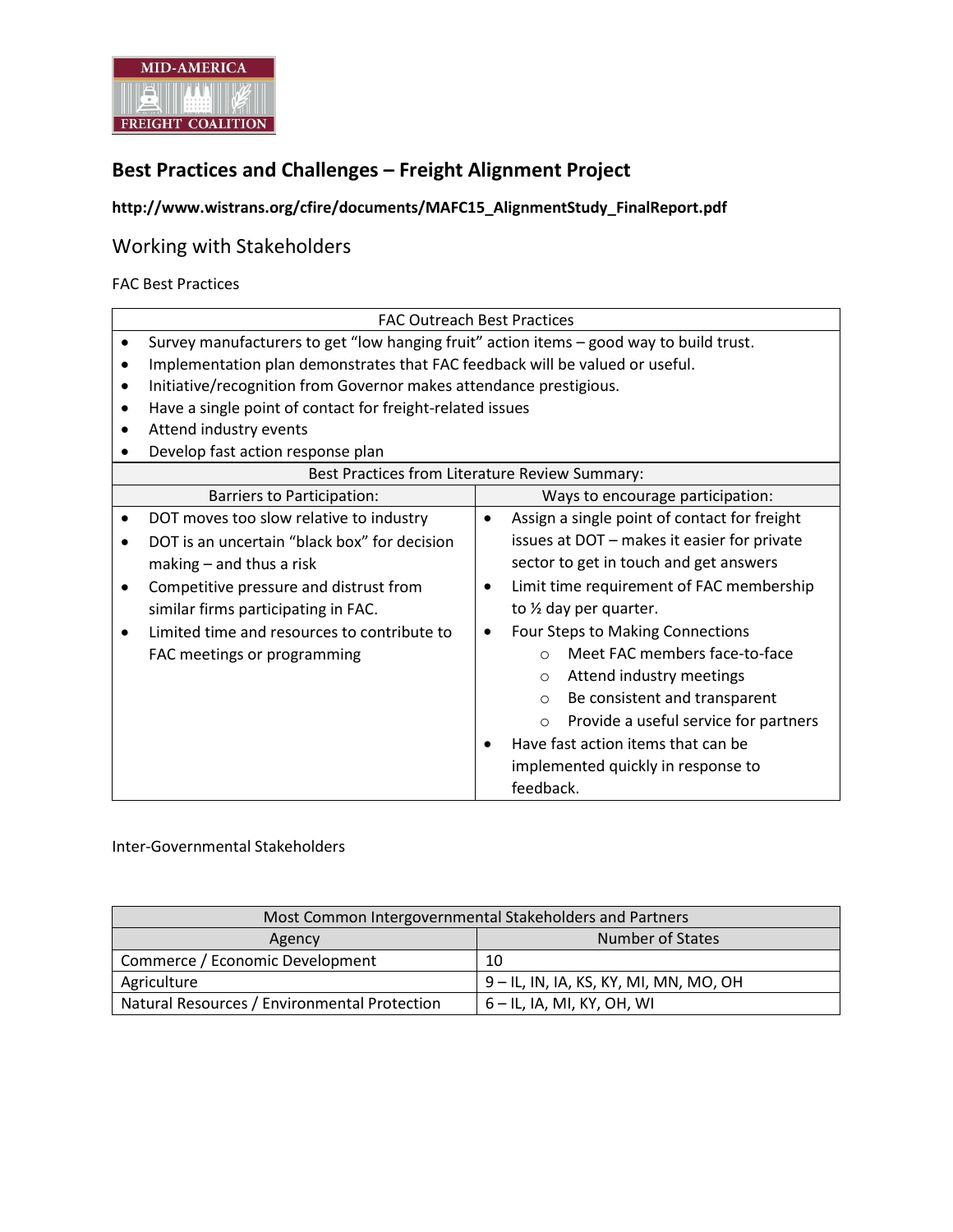

# Multimodal funding

### Multimodal Funding Best Practices

- 1. Develop funding partnerships to link freight investment to economic development work
- 2. System funding programs should cover all modes
- 3. Consider maritime projects in funding programs
- 4. Market importance of freight to economy to build support for multimodal funding

### List of Freight Funding Challenges:

- Federal funding is relatively inflexible, and focuses on highway mode
- Insufficient new freight funding to support larger projects
- State highway funds may be constitutionally constrained to highway expenditures even when expenditures on other modes would improve highway performance
- Difficult to compare projects across modes (comparing trains and barges)
- If discretionary money comes from the legislature, then it has to "compete" with other priorities
- Addressing all modes with funding programs
- Competitive grant programs that are resource intensive with no guaranteed outcomes

## Freight Data

### Best practices for freight data collection and use

- 1. Utilize open source datasets, like the Freight Analysis Framework
- 2. Integrate freight considerations into travel demand models
- 3. Consider in-house traffic counts, rest area traffic counts, and OSOW permit data as viable data sources.
- 4. Collect your own data
- 5. Collect data from other state agencies like Agriculture or Commerce.
- 6. Consider purchase of region-wide data sets if discounts could apply.

### Economic Analysis

| <b>Best Practices</b>                                                                       |
|---------------------------------------------------------------------------------------------|
| 1. Use commodity flow information to describe the economic context                          |
| 2. Conduct a supply chain analysis for industries of high importance                        |
| 3. Survey industry and manufacturers to determine their concerns and needs                  |
| 4. Work with other agencies (like Economic Development) to determine economic impacts       |
| 5. Include all modes in analysis so information is available for the entire freight system. |
|                                                                                             |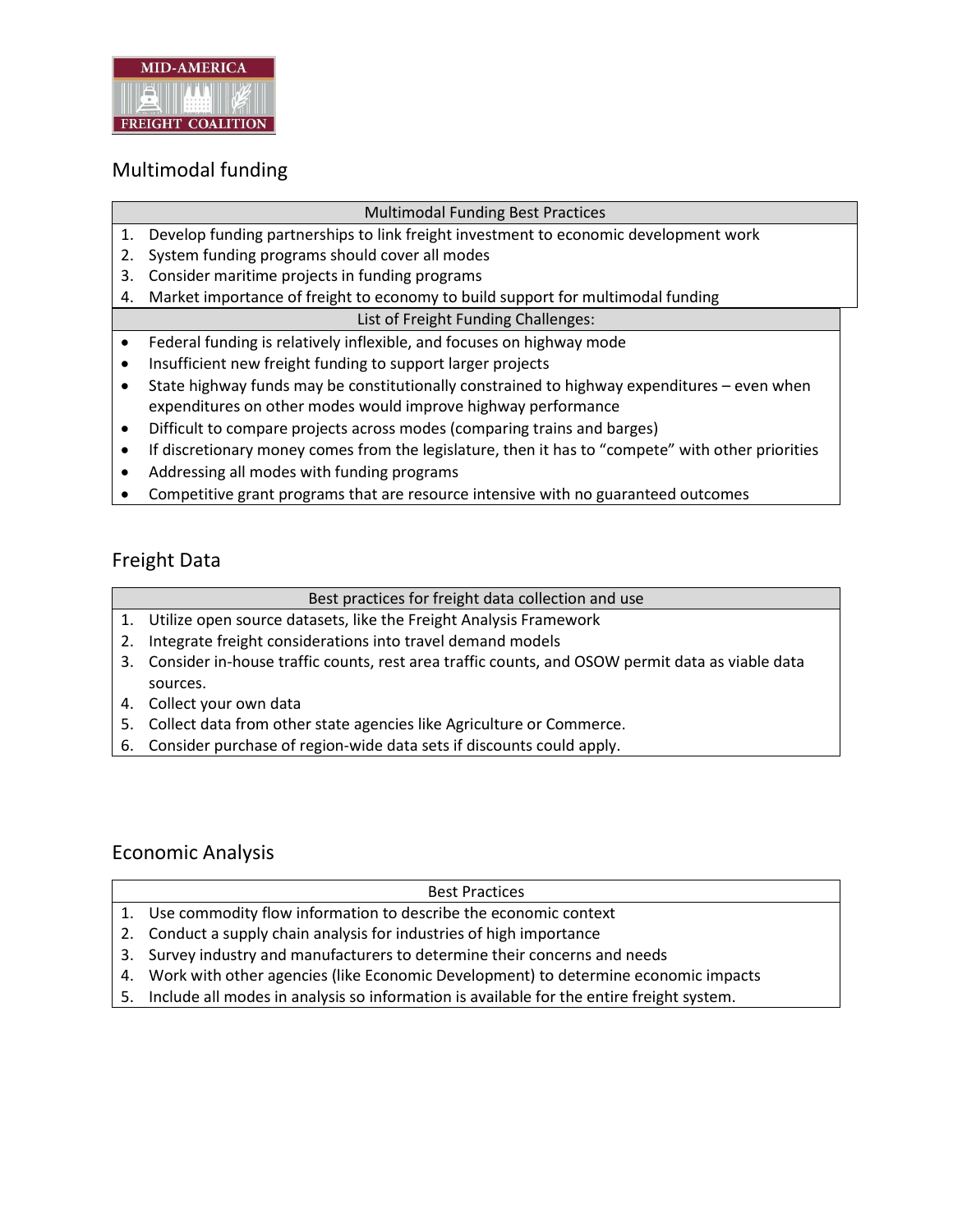

### Freight Network Designation

#### Network Designation Best Practices

- 1. Develop a multimodal network
- 2. Use a range of data sources (ex: FAF, volume, density)
- 3. Incorporate the FAC's perspective into the network
- 4. Vet your proposed network with a large group of stakeholders
- 5. Identify freight generators (including specific locations)

## Performance Measures

#### Performance Measurement Best Practices

- 1. Consider harmonizing performance measures across the MAFC
- 2. Consider group purchase of data to support PMs
- 3. Keep measures simple: use easily collected day, and make them easy to understand
- 4. Track economic activity indicators, but make sure that stakeholders understand that the DOT
- cannot directly influence such indicators

### Opportunities for alignment across MAASTO states

| <b>State</b>    |                                                                                                                                                                                                                              |
|-----------------|------------------------------------------------------------------------------------------------------------------------------------------------------------------------------------------------------------------------------|
| <b>Illinois</b> | Having a regional perspective to take to Washington.<br>Bridge projects<br>٠<br>CREATE projects have an impact on all Midwestern states<br>٠<br>Collaboration on ITS architecture for traveler information                   |
| Indiana         | Understanding industry shifts – how and why they occur, and what infrastructure<br>٠<br>needs to be in place to accommodate shifts<br>Great Lakes maritime infrastructure                                                    |
| lowa            | Harmonizing regulations, especially related to OSOW permits<br>Freight Network Identification across region<br>$\bullet$<br>Project Identification - cross border projects like highways and bridges<br>Marine Highways<br>٠ |
| <b>Kansas</b>   | Seamless movement of trucks, one stop permitting at multistate level,<br>٠<br>harmonization<br>ITS and information sharing for truckers<br>Freight data purchase or collection<br>$\bullet$<br>Freight performance measures  |
| Kentucky        | <b>Bridge projects</b>                                                                                                                                                                                                       |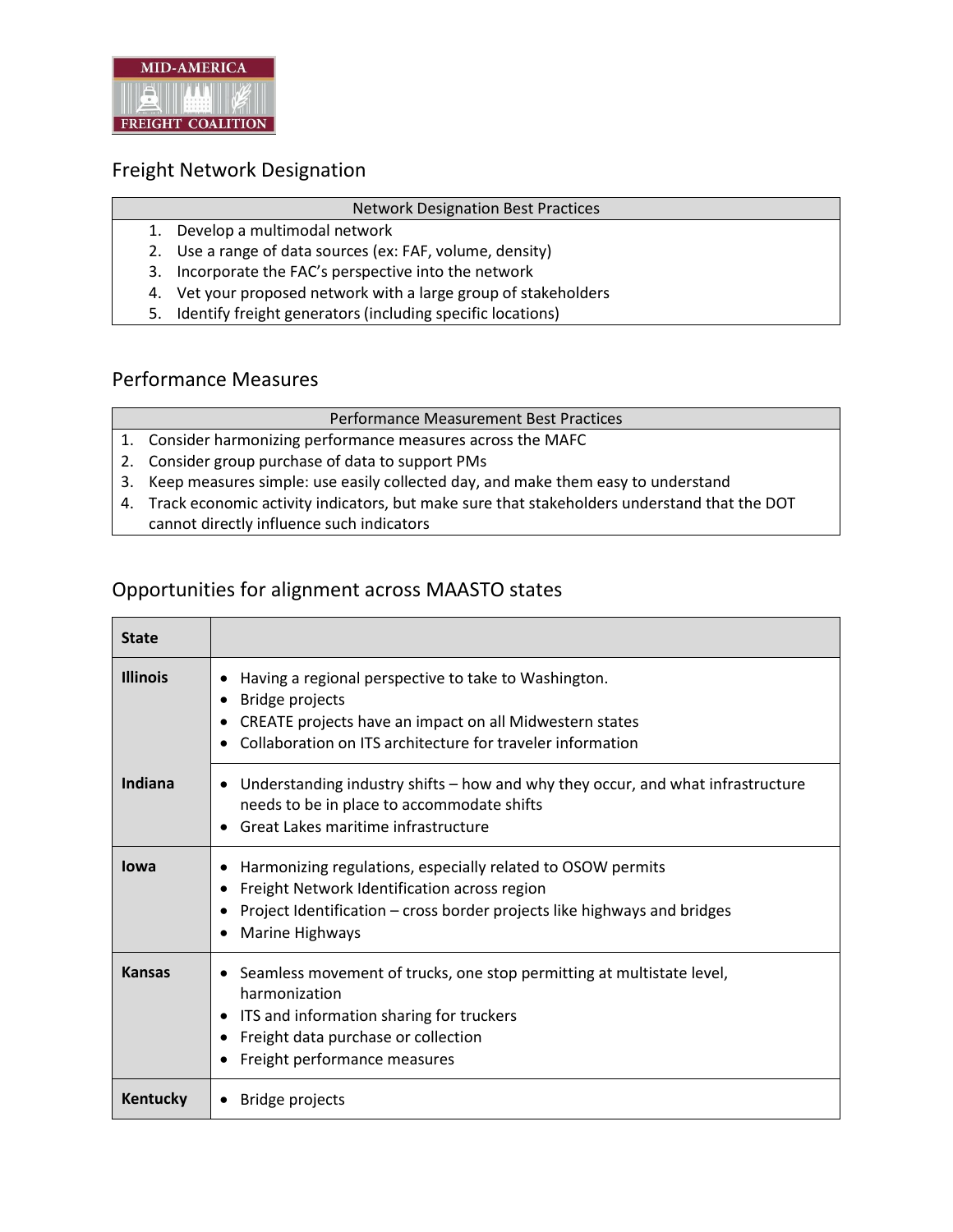

|                                                                                                                                                  | <b>TMA Freight Plans</b><br>$\bullet$<br>Marine Highways (M-70, M-65, M-55)<br>$\bullet$<br><b>TIGER Grants</b><br>$\bullet$<br>MAFC Participation in NCHRP, AASHTO, TRB                                                                                                                                                                                                                                                                                                                                                                                                                                                                                                                                   |  |
|--------------------------------------------------------------------------------------------------------------------------------------------------|------------------------------------------------------------------------------------------------------------------------------------------------------------------------------------------------------------------------------------------------------------------------------------------------------------------------------------------------------------------------------------------------------------------------------------------------------------------------------------------------------------------------------------------------------------------------------------------------------------------------------------------------------------------------------------------------------------|--|
| <b>Michigan</b>                                                                                                                                  | Best areas for collaboration are issue- or project-driven topics – like the Soo Locks<br>$\bullet$<br>Increase outreach to Canada<br>$\bullet$<br>Council of Great Lakes Governors as vehicle to work on maritime infrastructure<br>$\bullet$<br><b>Eastern Border Transportation Coalition</b><br>$\bullet$<br>Great Lakes Regional Traffic Operations Center (Sharing of 411 and ITS info)<br>$\bullet$<br>Trans-Border Working Group (TBWG)<br>$\bullet$<br>Expansion of Truck Parking Information Management System (TPIMS)<br>$\bullet$<br>Truck permitting harmonization<br>MAFC states participate in the Conference of Great Lakes and St. Lawrence<br>Governors and Premiers Maritime Task Force. |  |
| <b>Minnesota</b>                                                                                                                                 | Truck permitting harmonization<br>Corridor management at a multi-state level, especially for border states<br>$\bullet$<br>Truck parking study - continue work<br>Crude by rail and rail safety<br>Developing a model freight investment plan/guide - helps with use of FAST Act<br>formula funds.                                                                                                                                                                                                                                                                                                                                                                                                         |  |
| <b>Missouri</b>                                                                                                                                  | Marine Highways<br>$\bullet$<br>• Truck parking<br>Border bridges<br>$\bullet$<br>Freight data                                                                                                                                                                                                                                                                                                                                                                                                                                                                                                                                                                                                             |  |
| Ohio                                                                                                                                             | <b>Truck Parking</b><br>Multi-state MPOs<br><b>Bridges</b><br>$\bullet$<br><b>Council of Great Lakes Governors</b><br>$\bullet$<br>• Corridor talks with neighboring states<br>Understanding industry connections<br>$\bullet$<br>Freight data                                                                                                                                                                                                                                                                                                                                                                                                                                                             |  |
| Preparing for regionally-significant projects grant<br><b>Wisconsin</b><br>Defining the criteria for truck permitting harmonization<br>$\bullet$ |                                                                                                                                                                                                                                                                                                                                                                                                                                                                                                                                                                                                                                                                                                            |  |